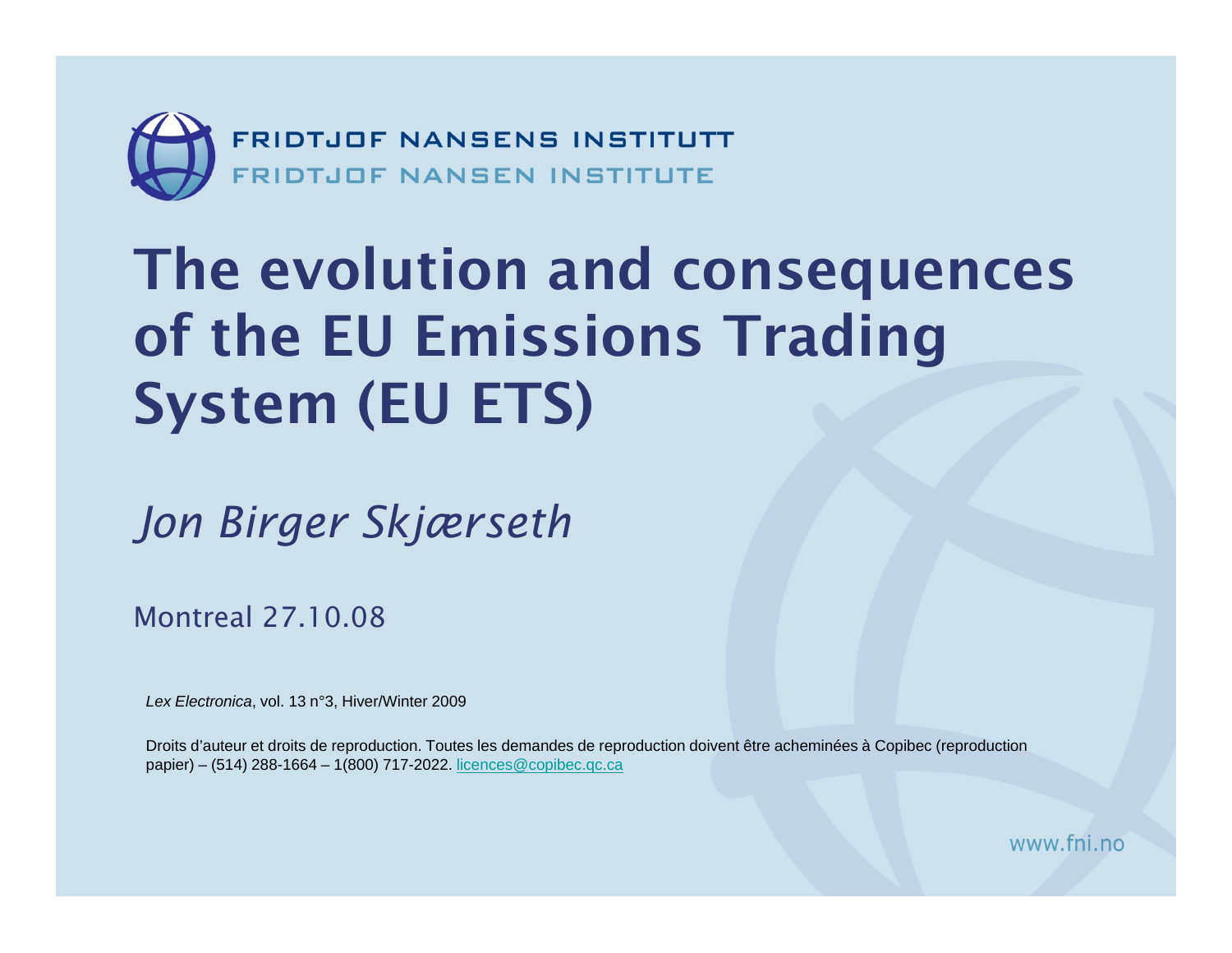## Introduction

- What is the EU ETS?
- **How did the EU ETS evolve?**
- **What are the consequences so far?**

- The way that the EU ETS evolved has had significant consequences for how well the system has performed in practice

*Lex Electronica*, vol. 13 n°3, Hiver/Winter 2009

Droits d'auteur et droits de reproduction. Toutes les demandes de reproduction doivent être acheminées à Copibec (reproduction papier) – (514) 288-1664 – 1(800) 717-2022. [licences@copibec.qc.ca](mailto:licences@copibec.qc.ca)

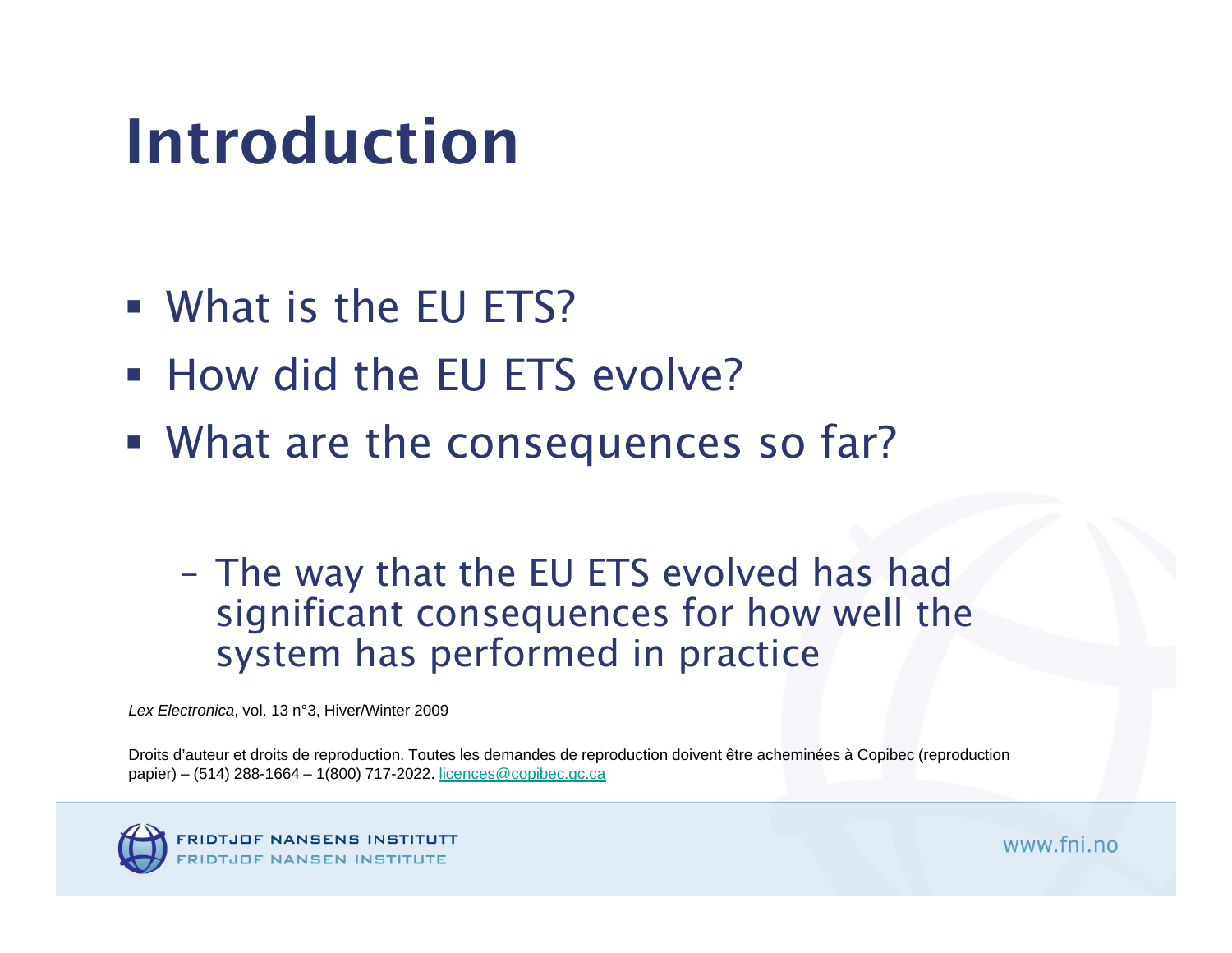# What is the EU ETS?

- Grand policy experiment as the first and biggest international emissions trading system in the world
- Applies to 27 EU member states, covers 11.500 installations representing close to half of Europe's CO<sub>2</sub> emissions  $_{\rm 2}$  emissions
- Cap and trade system
- Proposed in 2001, adopted in 2003 and operational from 2005
	- Phase 1: 2005-2007
	- Phase 2: 2008-2012
- Revised system proposed for Phase 3: 2013-2020

*Lex Electronica*, vol. 13 n°3, Hiver/Winter 2009



Droits d'auteur et droits de reproduction. Toutes les demandes de reproduction doivent être acheminées à Copibec (reproduction papier) – (514) 288-1664 – 1(800) 717-2022. [licences@copibec.qc.ca](mailto:licences@copibec.qc.ca)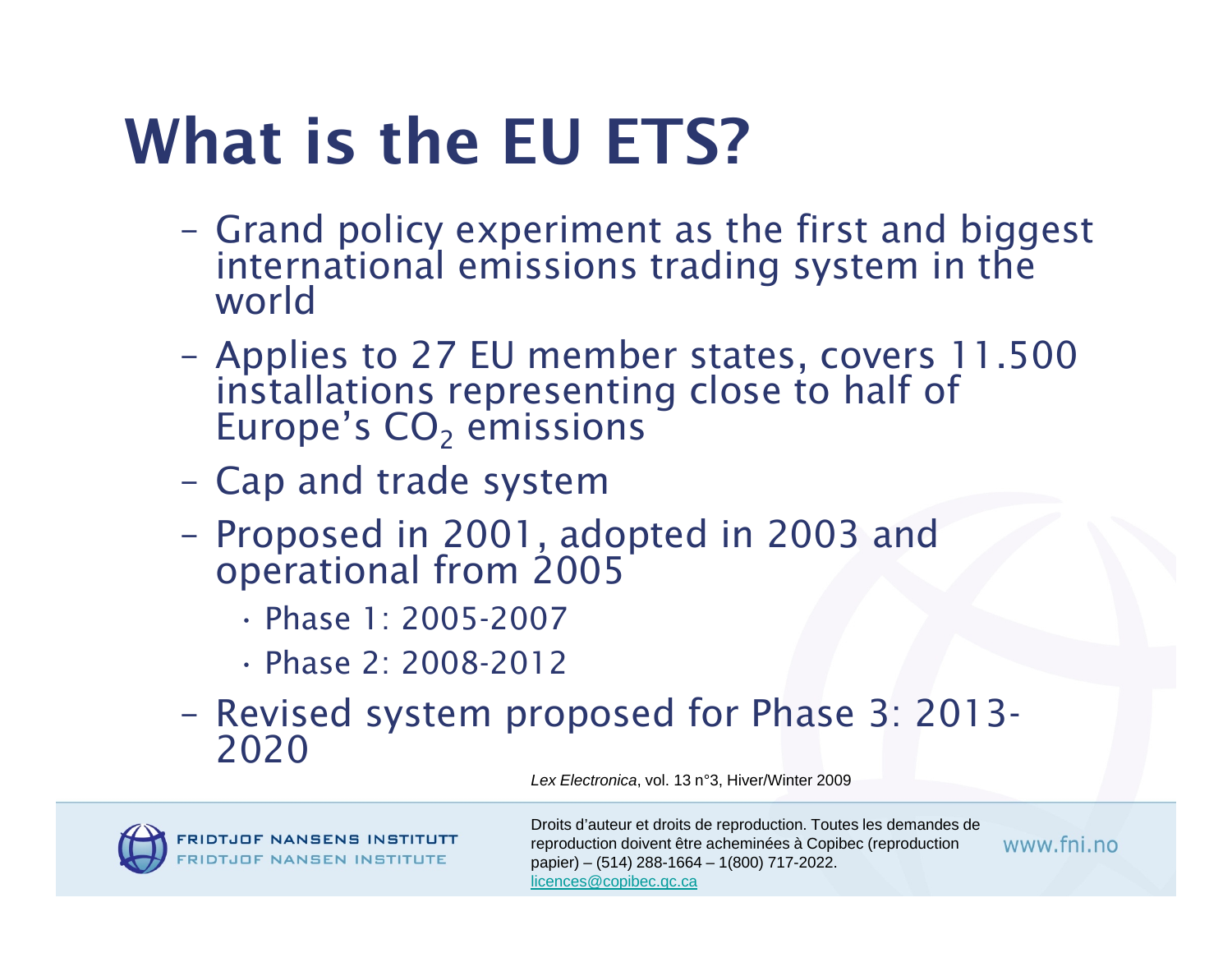## What is the EU ETS?

- Cornerstone of a climate package on how to reach the EU 20+20+20 targets
- Cut greenhouse gas emissions by 20% by 2020 (or 30% if adequate international agreement)
- Improve energy efficiency by 20% by 2020
- Secure 20% of Europe's energy from renewable<br>sources by 2020

*Lex Electronica*, vol. 13 n°3, Hiver/Winter 2009



Droits d'auteur et droits de reproduction. Toutes les demandes de reproduction doivent être acheminées à Copibec (reproduction papier) – (514) 288-1664 – 1(800) 717-2022. [licences@copibec.qc.ca](mailto:licences@copibec.qc.ca)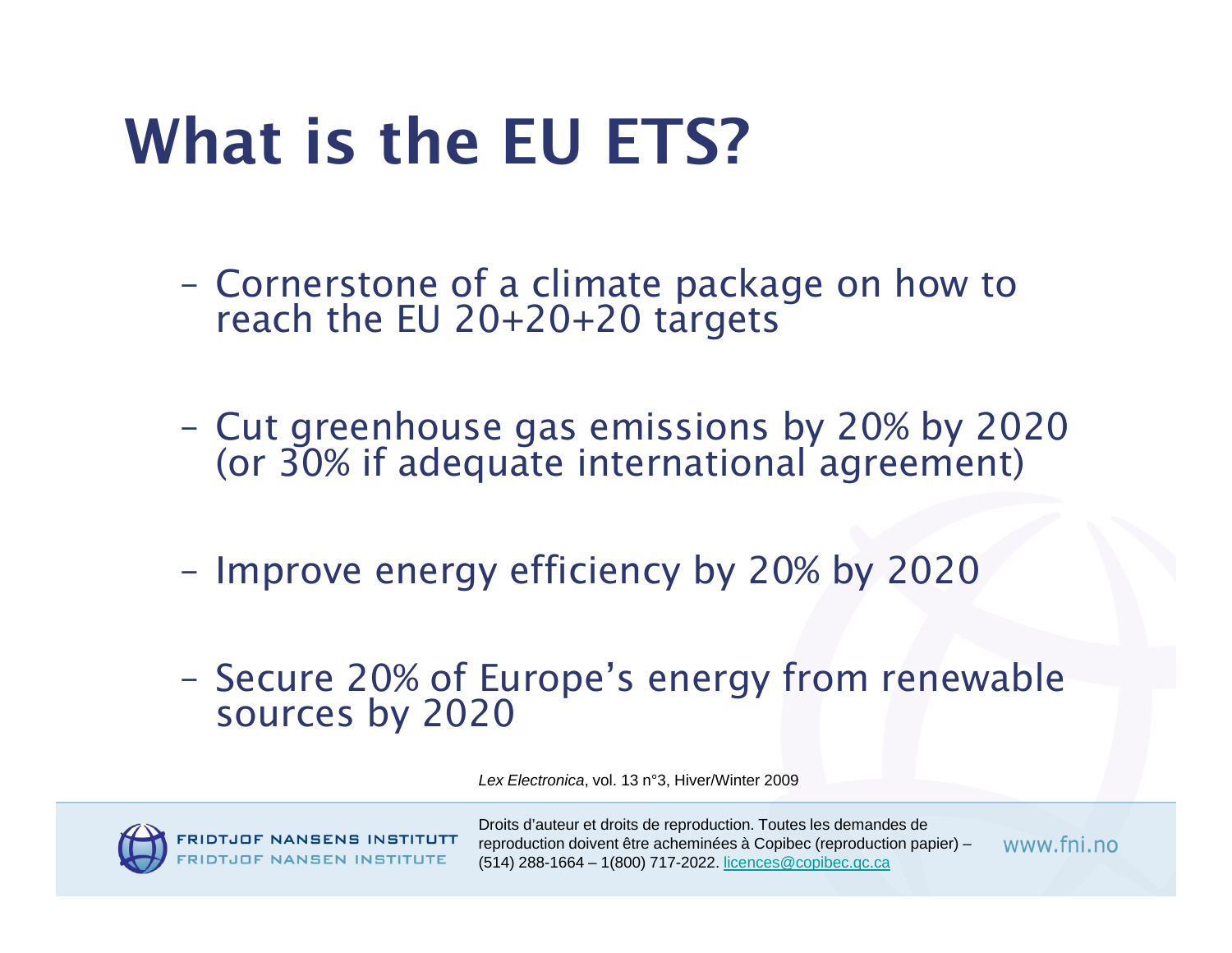# Evolution of the EU ETS

- Starting point: The EU was highly sceptical to emissions trading in Kyoto 1997
- EU turnabout on emissions trading starts in 1998, due to:
	- » The Kyoto Protocol
	- » Lack of climate policy instruments
	- » Change of personel in European Commission
- **The Commission took the initiativ to the EU ETS,** built up knowledge and crafted support among stakeholders:
	- » member states, industry and green organizations

*Lex Electronica*, vol. 13 n°3, Hiver/Winter 2009



Droits d'auteur et droits de reproduction. Toutes les demandes de reproduction doivent être acheminées à Copibec (reproduction papier) – (514) 288-1664 – 1(800) 717-2022. [licences@copibec.qc.ca](mailto:licences@copibec.qc.ca)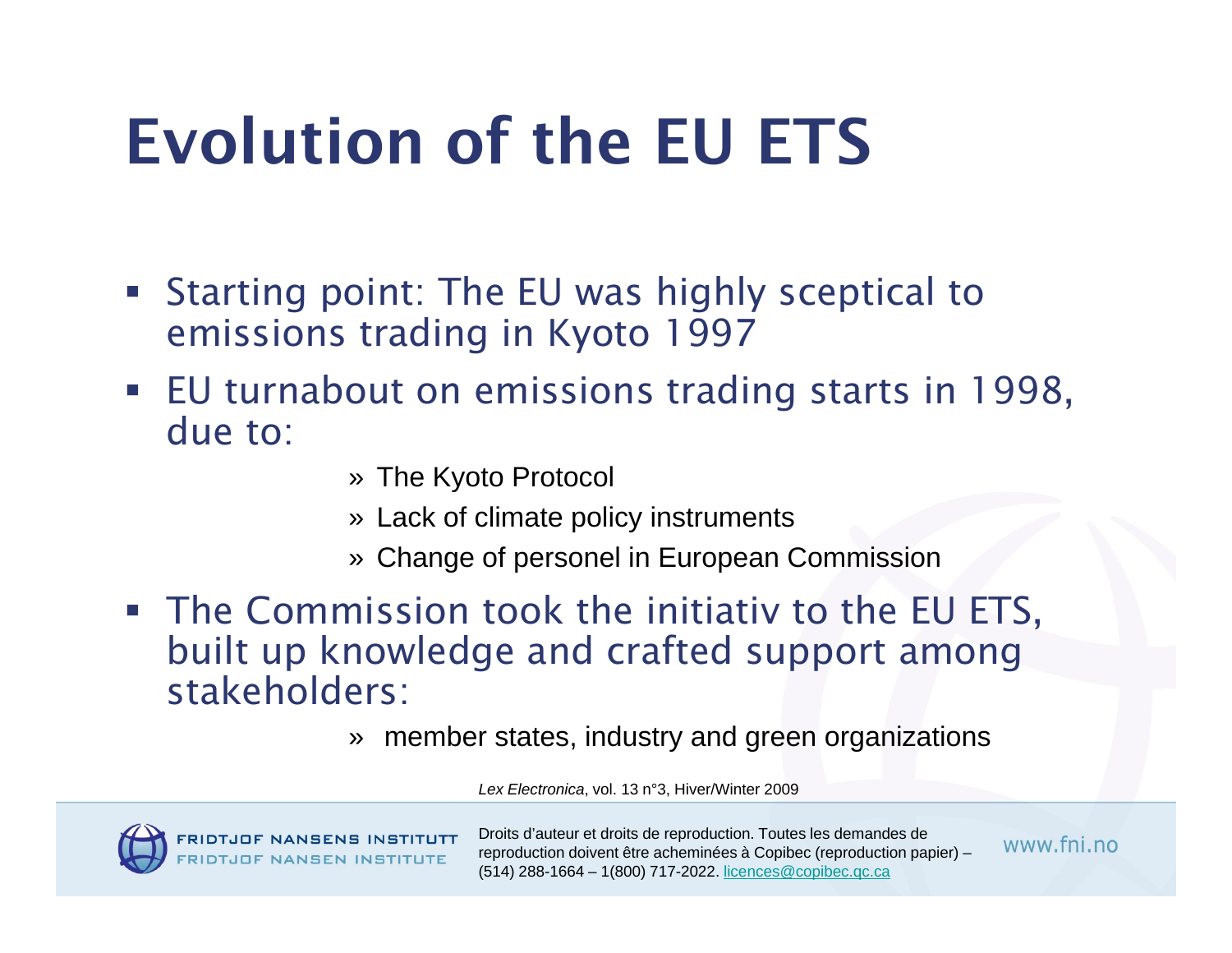# Evolution of the EU ETS

- Turning point: The US exit from the Kyoto Protocol in March 2001
	- • The EU starts a diplomatic rescue operation for saving the Kyoto Protocol
		- The EU ETS became the tool for showing the world that the EU did more than talk regarding climate policy
	- But time was short:
		- Demonstrable progress by 2005 and compliance 2008- 2012
- The price paid for adopting the system in time was that most significant interests got what they wanted

*Lex Electronica*, vol. 13 n°3, Hiver/Winter 2009



Droits d'auteur et droits de reproduction. Toutes les demandes de reproduction doivent être acheminées à Copibec (reproduction papier) – (514) 288-1664 – 1(800) 717-2022. [licences@copibec.qc.ca](mailto:licences@copibec.qc.ca)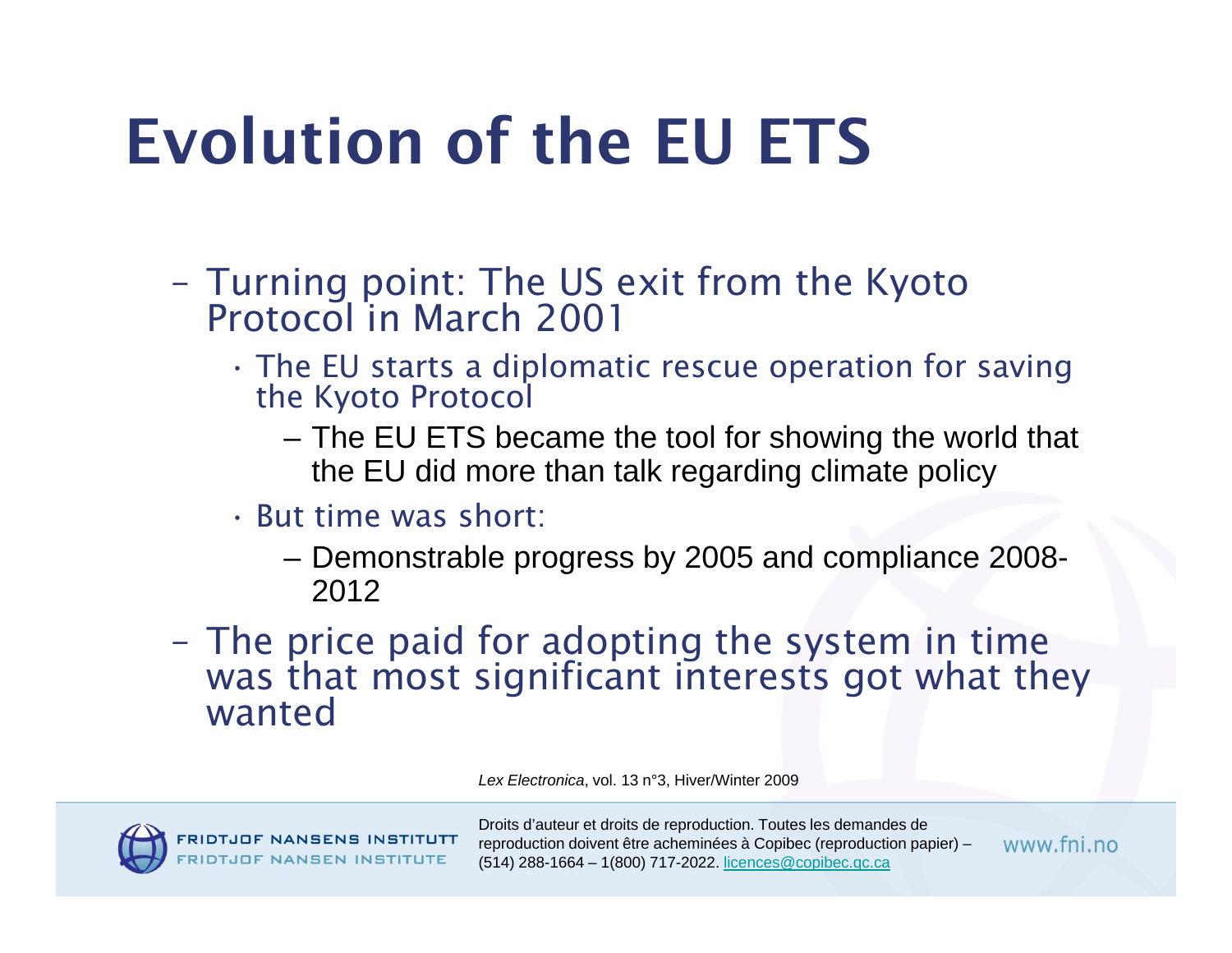# Evolution of the EU ETS

- The member states got significant autonomy: Caps could be determined individually through 27 National Allocation Plans (NAPs)
	- • Decentralized system: No common EU cap for the 2005-2007 phase
- Industry got allowances for free
	- • Chemical industry even got off the hook
		- –– Some other industries and companies were more proactive

*Lex Electronica*, vol. 13 n°3, Hiver/Winter 2009



Droits d'auteur et droits de reproduction. Toutes les demandes de reproduction doivent être acheminées à Copibec (reproduction papier) – (514) 288-1664 – 1(800) 717-2022. [licences@copibec.qc.ca](mailto:licences@copibec.qc.ca)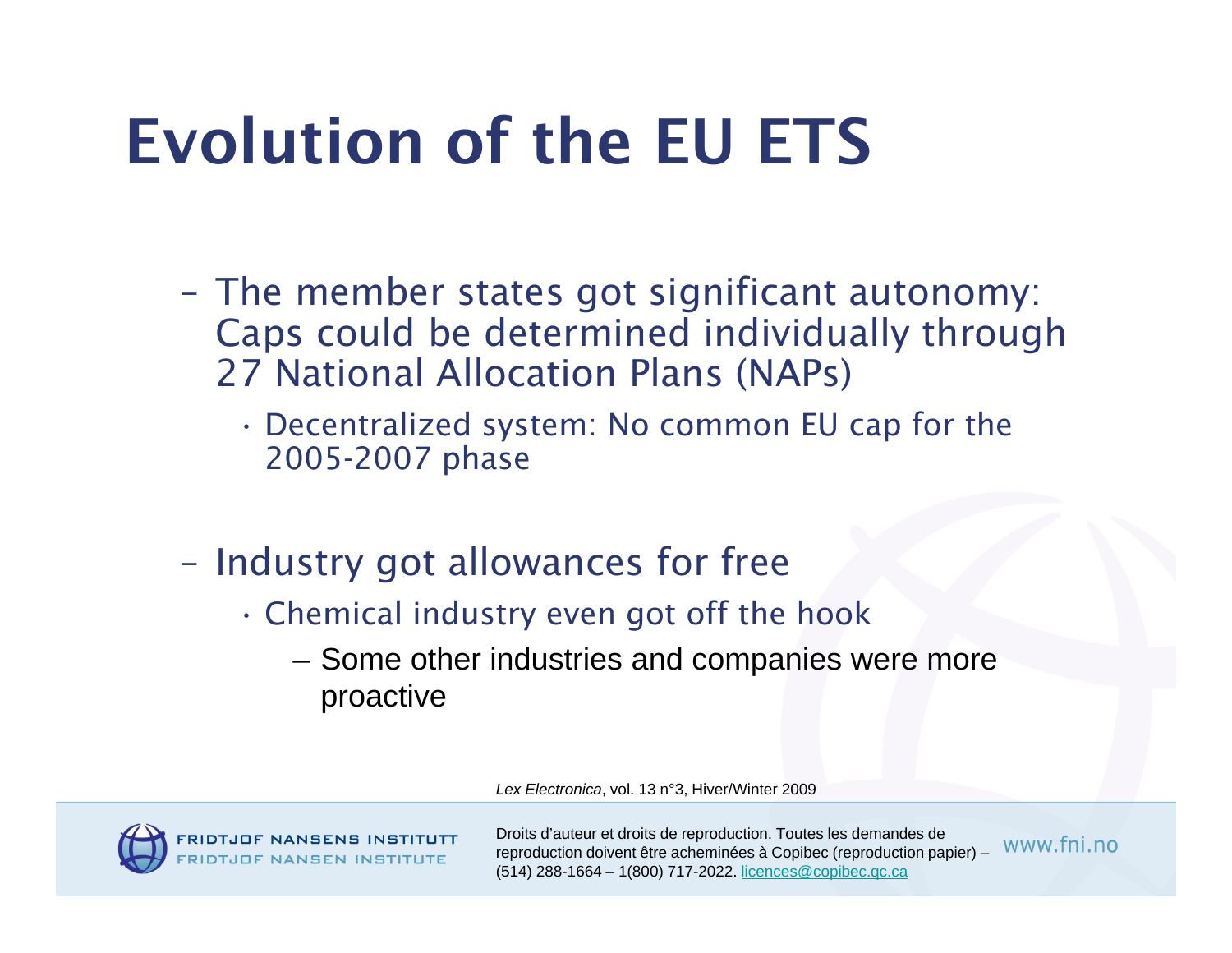#### Consequences

- 2005-2007:
	- Member-states "over-allocated" allowances
		- $\cdot$  2005: CO<sub>2</sub> emissions 4% lower than total allowances
			- Price for allowances drops to almost zero
				- » Scant incentives for industry to invest in climate friendly technology
		- Decentralized system promoted high legitimacy
- 2008-2012:
	- – The European Commission has strengthened the system
		- Total allowances 6.5% lower than 2005 emissions
			- » Effectiveness will depend on credits through the Kyoto Protocol's flexible mechanisms: JI and CDM

*Lex Electronica*, vol. 13 n°3, Hiver/Winter 2009



Droits d'auteur et droits de reproduction. Toutes les demandes de reproduction doivent être acheminées à Copibec (reproduction papier) – www fni no (514) 288-1664 – 1(800) 717-2022. [licences@copibec.qc.ca](mailto:licences@copibec.qc.ca)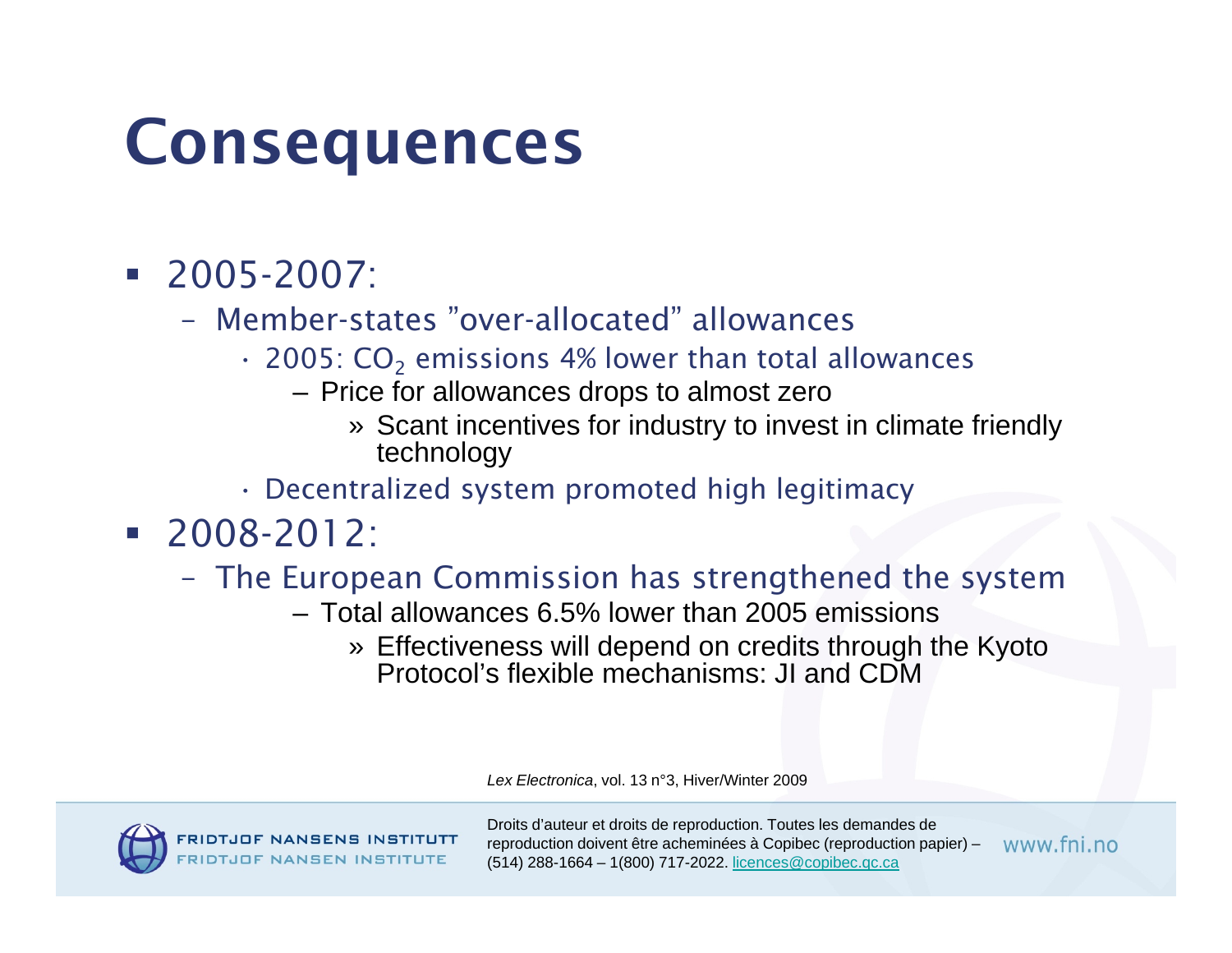#### Consequences

- 2013-2020
	- 2008: Proposal to revise the EU ETS
		- • Centralize the total allocation of allowances (the cap) to EU level
			- –NAPs no longer needed
		- • $\cdot$  Industry must pay for allowances
			- –Exception for industry at risk of 'carbon leakage'
		- No new CDM/JI credits after 2012
			- – $-$  Inflow of such credits more liberal if 'satisfactory'  $\,$ international climate agreement
		- Additional sectors

*Lex Electronica*, vol. 13 n°3, Hiver/Winter 2009



Droits d'auteur et droits de reproduction. Toutes les demandes de reproduction doivent être acheminées à Copibec (reproduction papier) – (514) 288-1664 – 1(800) 717-2022. [licences@copibec.qc.ca](mailto:licences@copibec.qc.ca)